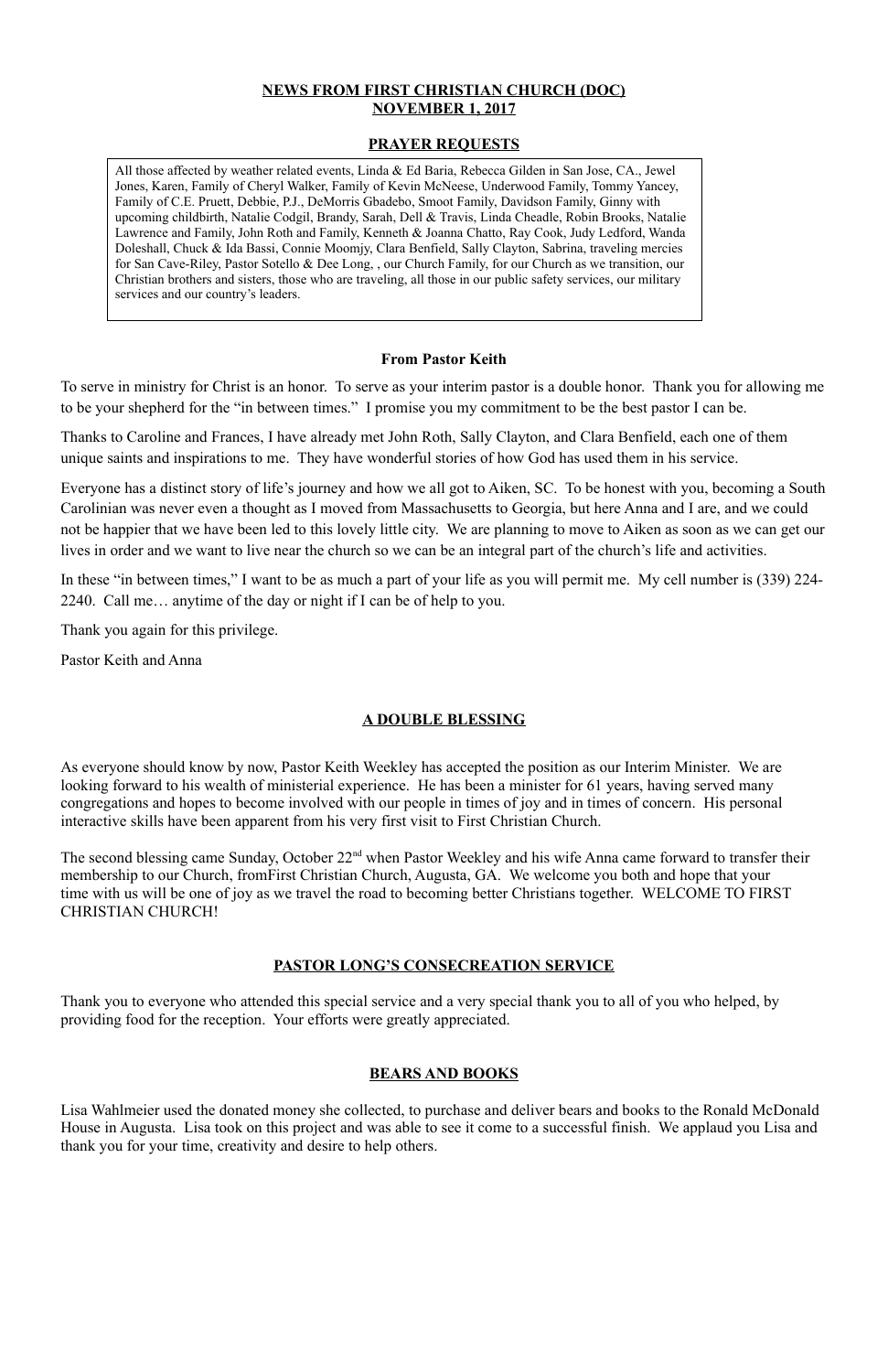## **APPRECIATION BANQUET FOR PASTOR SOTELLO AND DEE LONG**

"On behalf of the Commission on Ministry, The Minister's Wives and Husbands Fellowship and the RM Team, thank you so much for your generosity in your support of the Appreciation Banquet, honoring Rev. and Mrs. Long. Because of your kindness we were able to give them a celebration of love which they so justly deserved. I am sure you join me in saying that the two of them will forever be in our hearts.

Please remember to turn your clocks back one hour Saturday night, November  $4<sup>th</sup>$ , so we will all get to get Church at the correct time. Enjoy your extra hour!:

Again thank you all so very much for your usual good cooperation."

Pastor Deveta Smith Brown Commission on Ministry Chairperson

# **DAYLIGHT SAVINGS TIME ENDS**

## **BOO! PANCAKE BREAKFAST Sunday, October 29th 9:30 AM in Fellowship Hall**

Paul Wilson and Friends will be hosting a BOO (blueberry)! Pancake Breakfast. Regular pancakes will also be served. Good food and fellowship are guaranteed.

In order for this to happen, the Sunday School Class will begin at 8:30 AM in the Pastor's Office. This will allow for the preparation of the breakfast in the Fellowship Hall.

# **TIME TO UPDATE OUR CHURCH DIRECTORY**

Over the next several months, we will be working on a new Church Directory. If you have a picture of yourself that you would like to submit to Frances Finfrock or Caroline Hale, please do so. Or you may be approached by Frances asking if she can take your picture for the Directory. Thank you in advance for your help with this project.

# **EMERGENCY PROFILE INFORMATION SHEET**

The Church is gathering emergency profile information for our members to be used in case of an emergency. All members will receive a form to complete. This information will be kept in the Church office.